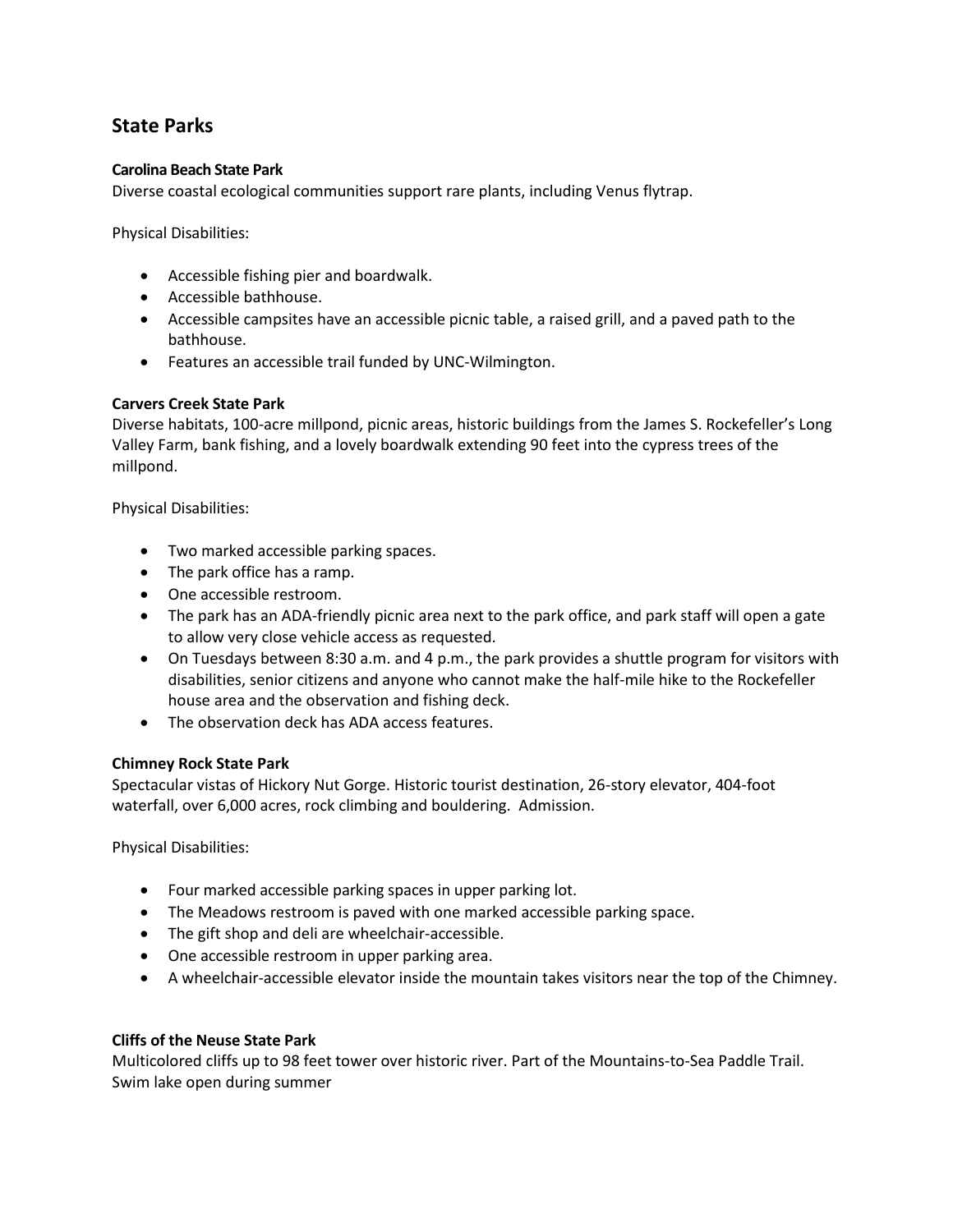Physical Disabilities:

- Nine marked accessible parking spaces.
- The visitors center, picnic bathroom and lake area all have a ramp. All other buildings have steps.
- Two accessible restrooms are open year-round at the picnic areas and the visitor center.
- The bathhouse is wheelchair-accessible as are two campsites with stand-up grills and wheelchair-accessible picnic tables.

## **Crowders Mountain State Park**

Two of the highest peaks in Kings Mountain Range, 20-mile views, streams and lake environments.

Physical Disabilities:

- Three marked accessible parking spaces. The lake has hard-packed gravel accessible parking space.
- The Visitor Center has a ramp.
- The parking areas and many pathways are accessible to visitors with mobility disabilities, but some trails have hard-packed gravel or hardened earth with slopes and without areas of rest.
- The park has an accessible family and group campground, each with a wheelchair-accessible picnic table, grill and paved pathway to vault toilets.

Vision Loss:

• The visitor center has a touch screen that provides park information and some signs with large print.

## **Dismal Swamp State Park**

More than 20 miles of hiking and biking trails on 14,000 acres of the historic Great Dismal Swamp. Wetland habitat and wildlife viewing on half-mile boardwalk. Kayak/canoe/bike rental. Underground Railroad historic designation. Visitor center and museum.

Physical Disabilities:

- Three marked accessible parking spaces.
- Accessible half-mile boardwalk.
- The visitor center is accessible.
- Accessible restrooms available.
- With advanced notice, the park can provide special assistance (staff permitting).

Vision Loss:

- The Visitor Center has objects that visitors can touch.
- Some labels have small print that may be difficult for visitors with low vision to read.

## **Elk Knob State Park**

Scenic vistas from more than 5,500 feet in elevation with rare and unique plant communities. Enjoy a picnic after a rugged hike to the summit. Visit on a snowy day to enjoy cross-country skiing or snowshoeing.

Physical Disabilities:

• One marked accessible parking space.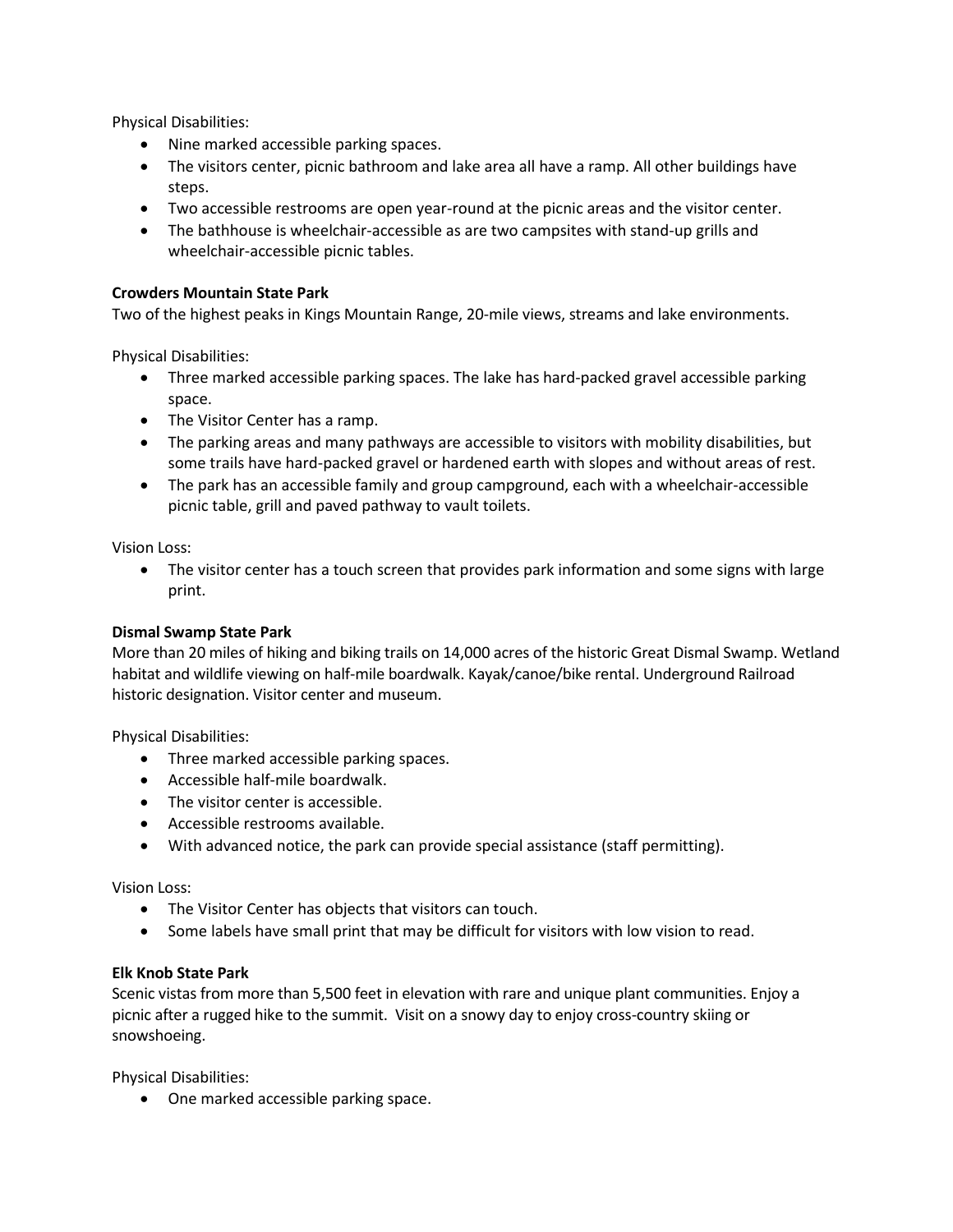- Park entrance has a ramp.
- One accessible restroom.
- Not all trails are wheelchair-accessible.

## **Eno River State Park**

Scenic wilderness corridor encompasses 14 miles of river, multiple cultural history sites, and an extensive trail system. Part of the Mountains-to-Sea State Trail.

Physical Disabilities:

- Six marked accessible parking spaces.
- The park entrance has a ramp.
- Four accessible restrooms available.
- Wheelchair-accessible water fountain near Fews Ford.
- Ten of 20 picnic sites are accessible.
- A 12-table picnic shelter with a fireplace and a grill is also accessible and may be reserved for a fee.
- An eight-table shelter at the Cole Mill Access is accessible and may be reserved for a fee.

#### **Falls Lake State Recreation Area**

Expansive reservoir and woodlands, habitat for diversity of animals, including American bald eagles. Part of the Mountains-to-Sea State Trail.

Physical Disabilities:

- All parking lots have marked accessible parking spaces.
- The park office/visitor center has a ramp at the building's rear.
- The Community Building's entrance is accessible to visitors with mobility disabilities.
- Each restroom has an accessible toilet stall.
- An accessible fishing pier is located at Beaverdam and Rollingview.
- Accessible picnic shelters are available at Beaverdam, Rolling View and Sandling Beach.
- Accessible swimming is available at Beaverdam, Rolling View and Sandling Beach.
- Accessible campsites are available at Holly Point, Rolling View and Shinleaf.

## **Fort Fisher State Recreation Area**

Barrier island between Cape Fear River and Atlantic Ocean is home to rare and endangered coastal birds and sea turtles.

Physical Disabilities:

- Seven marked accessible parking spaces.
- A long, winding boardwalk ramp with areas of rest leads up to the park office and to the beach.
- Two accessible restrooms.
- The park has two Landeez all-terrain wheelchairs available for beach access.

## **Fort Macon State Park**

Restored historic fort that played a key role in Civil War, barrier island beach. Fort tours, Civil War reenactments or enjoy the beautiful beach.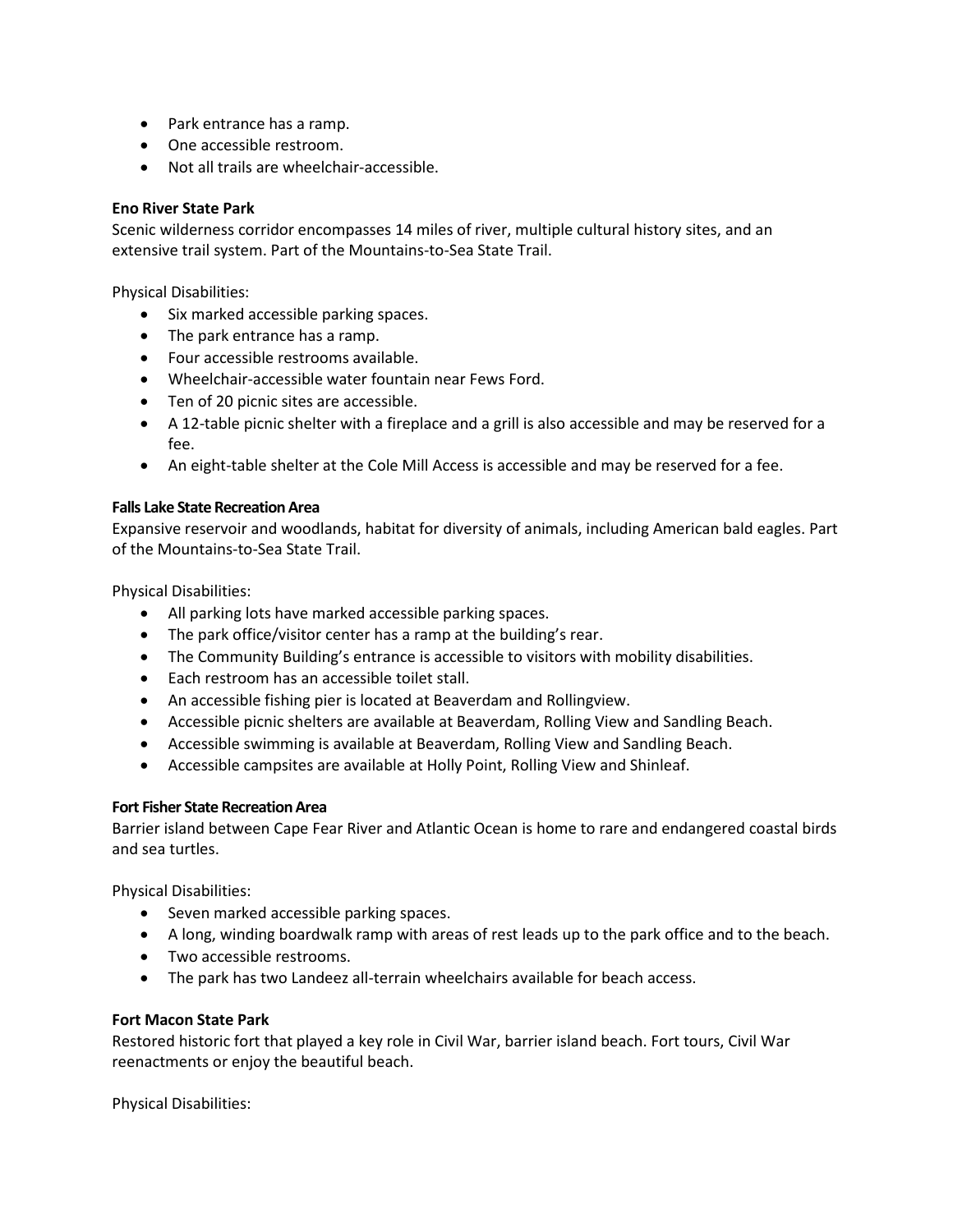- 18 marked accessible parking spaces at the bathhouse.
- Paved pathways at least 4 feet wide lead to the visitor center and the fort.
- The Visitor Center and Bathhouse have accessible restrooms.
- A video about the park presents a virtual tour for those who cannot physically access the park.
- The park has two Landeez all-terrain wheelchairs available for beach access.

Hearing Loss:

• The park video tour has subtitles and closed captions.

Vision Loss:

- The park video has audio description that can be turned on upon request.
- A tactile model of the fort and of the island are on display.
- Restroom signs have Braille.

## **Eno River State Park**

Scenic wilderness corridor encompasses 14 miles of river, multiple cultural history sites, and an extensive trail system. Part of the Mountains-to-Sea State Trail.

Physical Disabilities:

- Six marked accessible parking spaces.
- The park entrance has a ramp.
- Four accessible restrooms available.
- Wheelchair-accessible water fountain near Fews Ford.
- Ten of 20 picnic sites are accessible.
- A 12-table picnic shelter with a fireplace and a grill is also accessible and may be reserved for a fee.
- An eight-table shelter at the Cole Mill Access is accessible and may be reserved for a fee.

## **Falls Lake State Recreation Area**

Expansive reservoir and woodlands, habitat for diversity of animals, including American bald eagles. Part of the Mountains-to-Sea State Trail.

Physical Disabilities:

- All parking lots have marked accessible parking spaces.
- The park office/visitor center has a ramp at the building's rear.
- The Community Building's entrance is accessible to visitors with mobility disabilities.
- Each restroom has an accessible toilet stall.
- An accessible fishing pier is located at Beaverdam and Rollingview.
- Accessible picnic shelters are available at Beaverdam, Rolling View and Sandling Beach.
- Accessible swimming is available at Beaverdam, Rolling View and Sandling Beach.
- Accessible campsites are available at Holly Point, Rolling View and Shinleaf.

## **Fort Fisher State Recreation Area**

Barrier island between Cape Fear River and Atlantic Ocean is home to rare and endangered coastal birds and sea turtles.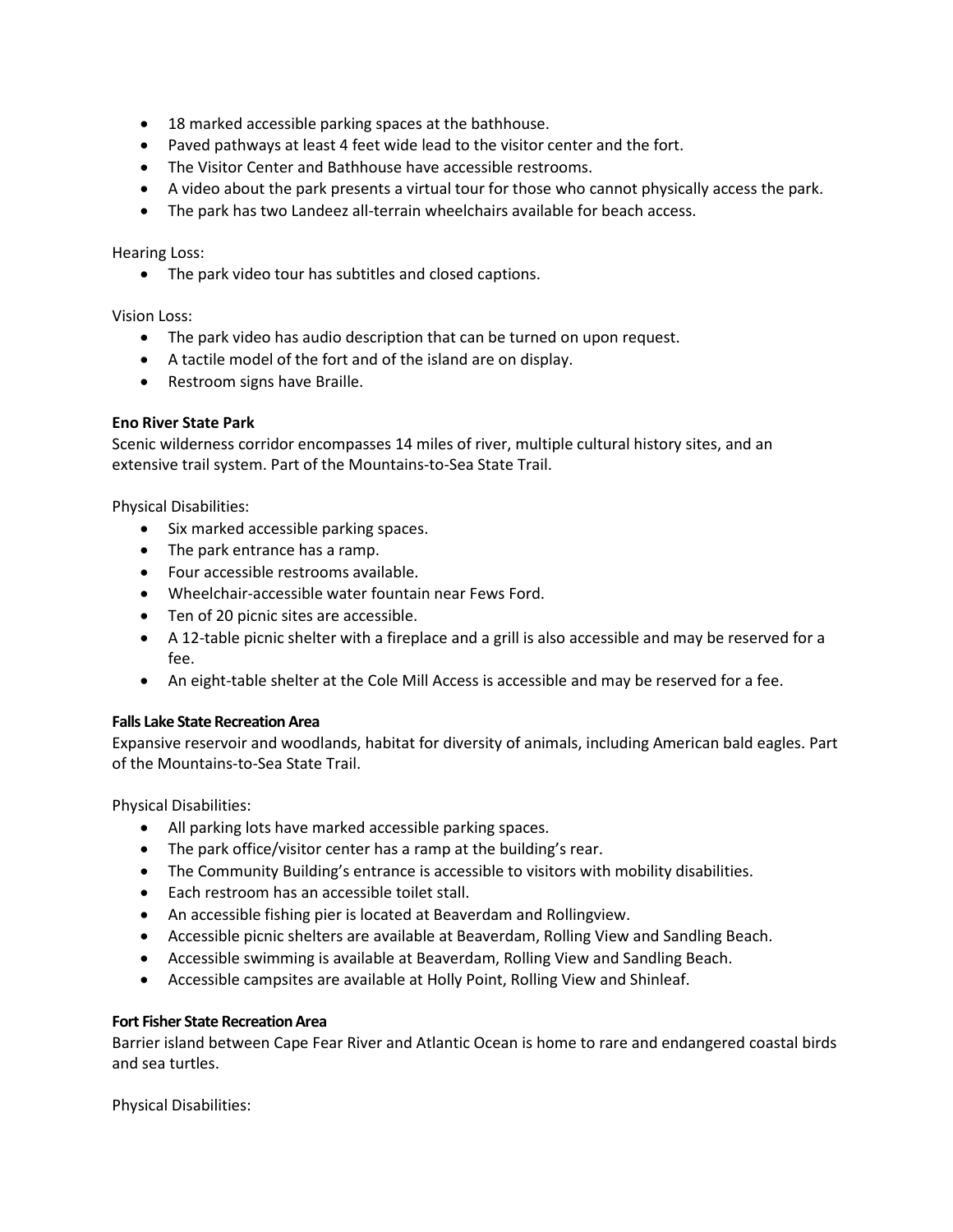- Seven marked accessible parking spaces.
- A long, winding boardwalk ramp with areas of rest leads up to the park office and to the beach.
- Two accessible restrooms.
- The park has two Landeez all-terrain wheelchairs available for beach access.

#### **Fort Macon State Park**

Restored historic fort that played a key role in Civil War, barrier island beach. Fort tours, Civil War reenactments or enjoy the beautiful beach.

Physical Disabilities:

- 18 marked accessible parking spaces at the bathhouse.
- Paved pathways at least 4 feet wide lead to the visitor center and the fort.
- The Visitor Center and Bathhouse have accessible restrooms.

## **Goose Creek State Park**

Hardwood swamps and brackish marshes along the Pamlico River, oaks draped in Spanish moss.

Physical Disabilities:

- Four marked accessible parking spaces.
- The entrances to the Environmental Education/Visitor Center and the Outdoor Classroom have a ramp.
- Two accessible restrooms.
- One accessible trail.
- One primitive campsite is accessible with an accessible picnic bench.
- The picnic shelters, auditorium and classroom are accessible.

## **Gorges State Park**

An 8,000-acre park on the Blue Ridge Escarpment with waterfalls, gorges and dramatic elevation changes provide for a concentration of rare and unique plant and animal species. A LEED-certified visitor center with exhibits, large picnic shelters with fireplaces, hiking trails, observation decks and primitive backcountry camping.

Physical Disabilities:

- Four parking areas with two to four marked accessible spaces in each area.
- The entrance has a ramp.
- Accessible restrooms at the Visitor Center and the Bearwallow and White Pines picnic areas.

Vision Loss:

- The Visitor Center has a large exhibit hall with hands-on activities, including a water cart exhibit that allows visitors to play in running water that creates different sound and stream behaviors.
- Some exhibits have sound features that play automatically.

## **Grandfather Mountain State Park**

12 miles of rugged, scenic trails with magnificent views from rock outcrops and forested coves; highest peak at 5,946 feet. Home to over 70 rare/endangered species and 16 distinct natural communities. Adjacent to the private Grandfather Mountain attraction.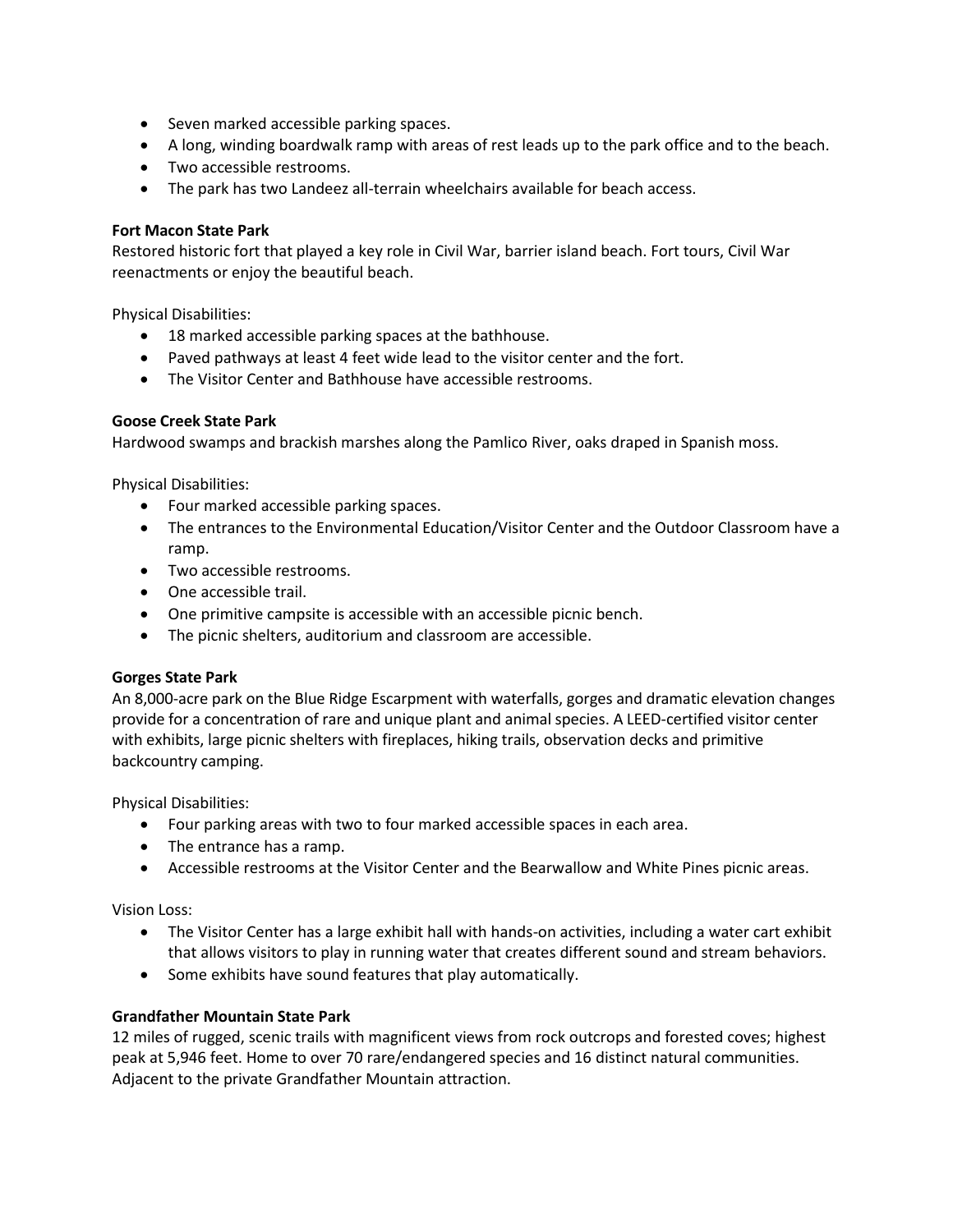Physical Disabilities:

- Two marked accessible parking spaces at the office.
- The office entrance has a ramp.
- The office has one restroom with a stall that is 5 feet by 5 feet with grab bars.

## **Hammocks Beach State Park**

On mainland and islands; park operates a seasonal passenger ferry to ocean beach, maritime forests, salt marshes, tidal creeks. Sea turtle nesting site.

Physical Disabilities:

- Three marked accessible parking spaces.
- The entrance to the visitor center has a ramp.
- Two accessible restrooms.
- The ferry to the island is accessible, and the park will provide transportation on the island if requested.

Hearing Loss:

• The auditorium has an assistive listening system.

## **Hanging Rock State Park**

Rock outcrops at elevations up to 2,580 feet, five waterfalls, mountain lake, access to scenic river. Part of the Mountains-to-Sea State Trail.

Physical Disabilities:

- 23 marked accessible parking spaces.
- A 5-foot-wide asphalt trail leads from the lake parking lot to an accessible fishing pier.
- The asphalt trail to the Rock Garden is wheelchair-accessible.
- The entrance to the visitor center is level.
- Three accessible restrooms.
- One campsite is wheelchair-accessible as is the adjacent showerhouse.
- Two vacation cabins are wheelchair-accessible.
- A picnic shelter is ADA accessible.

## **Haw River State Park**

The Summit Environmental Education and Conference Center provides training facilities, environmental education opportunities and overnight accommodations.

Physical Disabilities:

- Eight marked accessible parking spaces.
- All buildings have a ramp or a level entrance.
- Four accessible restrooms for each gender.
- An elevator is available.

Hearing Loss:

• Sign language interpreters can be hired if needed.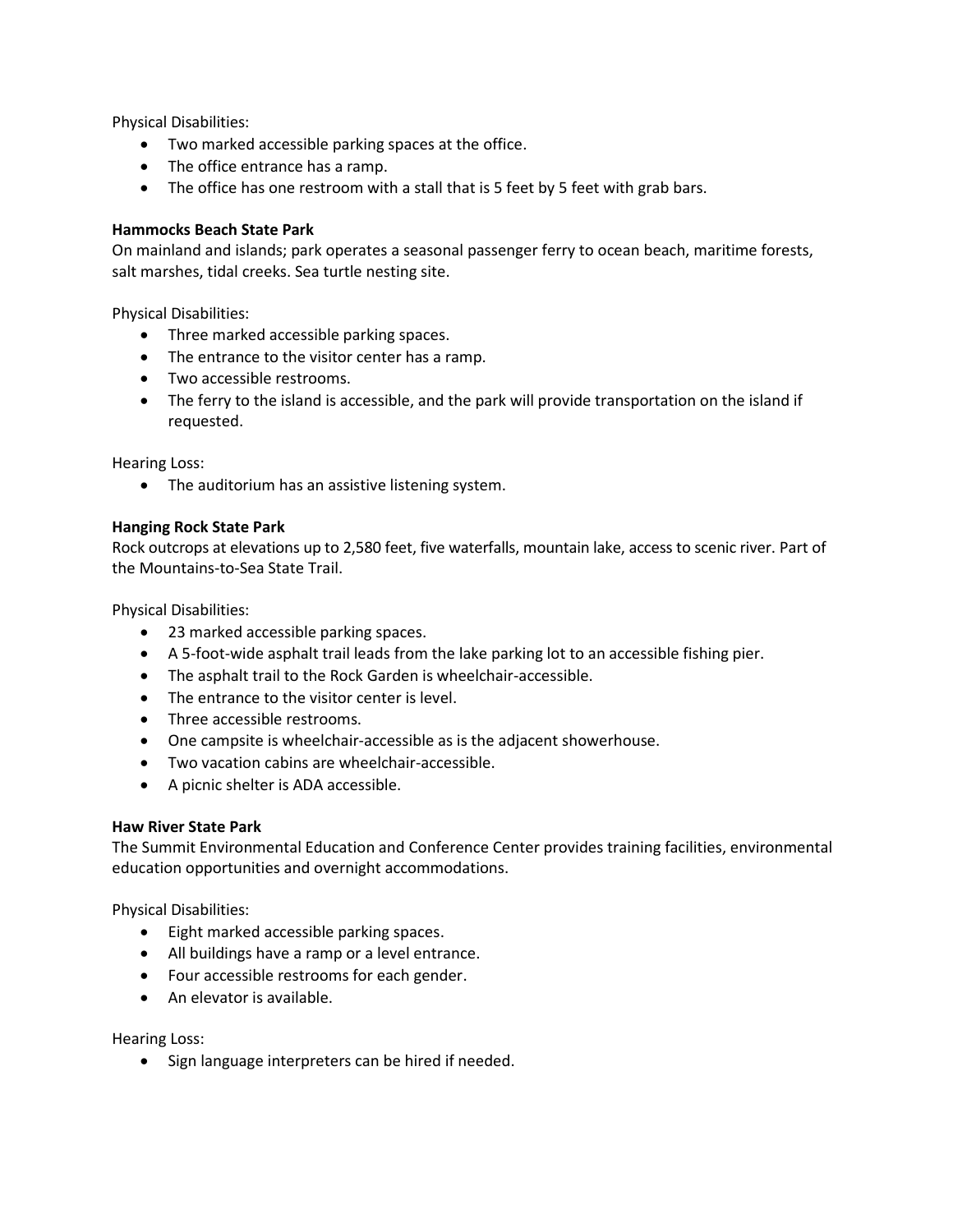## **Jockey's Ridge State Park**

Tallest living sand dune along U.S. Atlantic coast, barrier island ecology. Stroll along the sound or hang glide from a dune. Part of the Mountains-to-Sea State Trail.

Physical Disabilities:

- Six marked accessible parking spaces.
- The entrance to the visitor center is level.
- Two accessible restrooms.
- The park provides a dune ride with 24-hour notice and has a beach wheelchair available for use.

## **Jones Lake State Park**

Carolina bay environment, five-mile hiking trail through diverse habitats with lake overlooks.

Physical Disabilities:

- Ten marked accessible parking spaces.
- The entrance is level.
- Two accessible restrooms.
- Beach wheelchairs are available for use on the lake beach area.
- Campsites and picnic shelters are accessible.

Vision Loss:

• Braille signage on doors.

#### **Jordan Lake State Recreation Area**

13,900-acre reservoir, home to American bald eagles. Several areas for day-use or overnight recreation.

Physical Disabilities:

- Two marked accessible parking spaces at the park office.
- The park office has a ramp.
- Two accessible restrooms.
- The group tent and RV campsites are accessible.
- The non-electric and electric campsites are accessible near each shower house.
- Picnic shelters are accessible.

## **Kerr Lake State Recreation Area**

50,000-acre reservoir with 800 miles of shoreline spanning North Carolina/Virginia state line.

- Each of the seven areas has at least two marked accessible parking spaces.
- The Satterwhite Point Amphitheater Trail is paved and meets ADA requirements.
- The visitor center entrance has a ramp.
- Each area has at least one accessible restroom.
- Satterwhite Point has a Rolleeze all-terrain wheelchair available upon request to provide access to the defined swim area.
- Each area has at least one accessible campsite.
- Exhibits at the park office/visitor center were designed to comply with ADA requirements.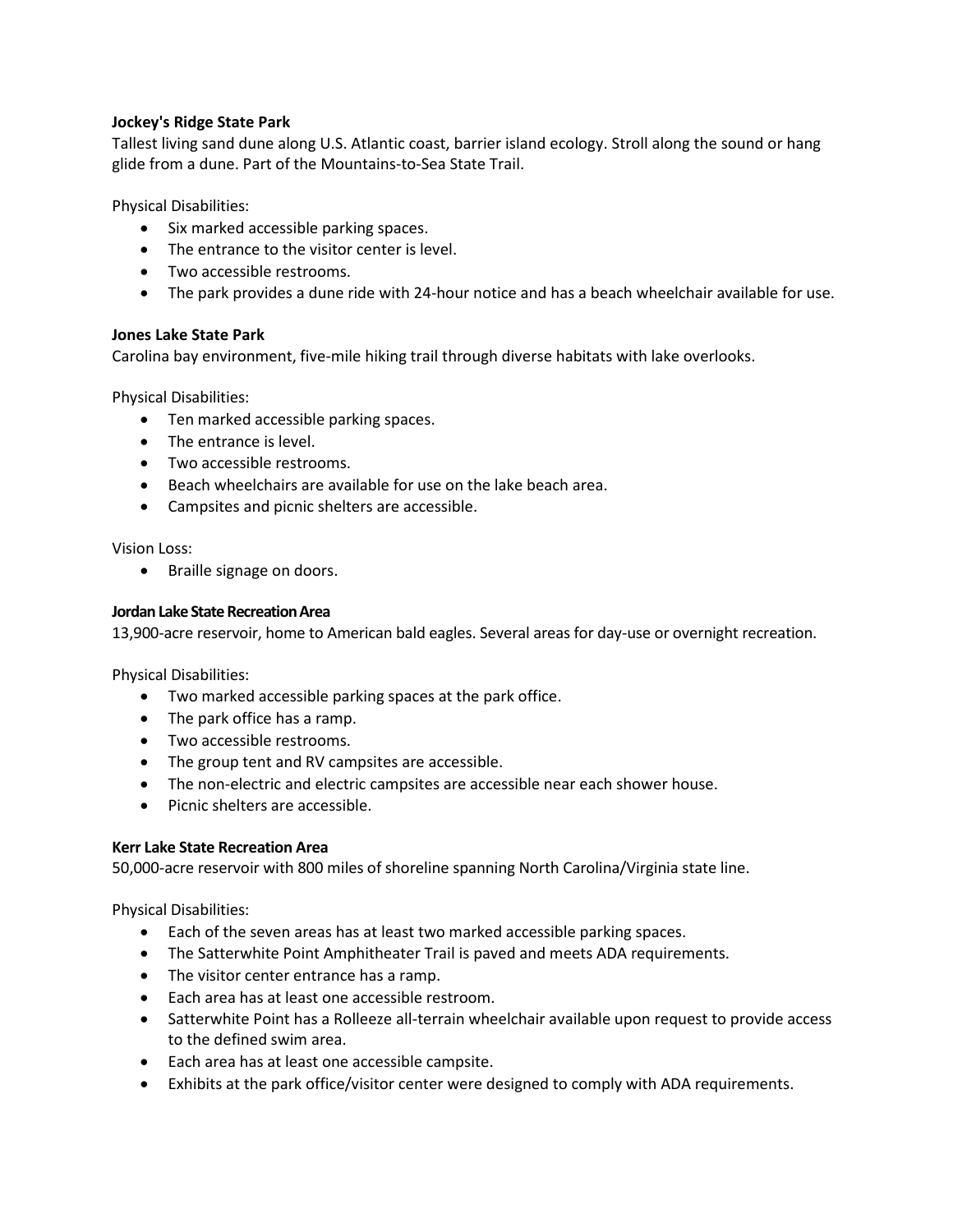Hearing Loss:

• Five Easy Listener assistive listening devices are available.

#### **Lake James State Park**

Vistas of surrounding Black Mountains overlooking manmade 6,812-acre lake. Take advantage of the many recreation opportunities this lake has to offer.

Physical Disabilities:

- Four marked accessible parking spaces at the Catawba River Area and eight at the Paddy's Creek Area.
- The entrance has a ramp.
- One accessible restroom facility at the Catawba River Area and two at the Paddy's Creek Area.
- The park has one accessible fishing pier, two accessible campsites, an accessible showerhouse near the campsites and an accessible picnic shelter at Paddy's Creek.
- To arrange a special exploration of Lake James State Park for a group or class, contact the park office.

#### **Lake Norman State Park**

State's largest manmade lake at 32,510 acres. More than 30 miles of biking trails.

Physical Disabilities:

- 22 marked accessible parking spaces.
- Accessible paths at least 4 feet wide with slopes and areas of rest lead to the Visitor Center, Community Building, accessible fishing dock, Dragonfly Trail and all three shelters.
- The visitor center entrance is level.
- Six accessible restrooms.
- A beach wheelchair is available for beach access.
- Facilities that have a ramp or wheelchair access include swimming area, the community building, the family campground showerhouse and the Osprey and Kingfisher picnic shelters.
- The park requires at least 72 hours advanced notice to provide accommodations for visitors with disabilities such as allowing vehicular access down a service road to a picnic area that is not accessible by wheelchair.

## **Lake Waccamaw State Park**

One of the largest Carolina bays with unique plants and animals, including alligators.

Physical Disabilities:

- Four marked accessible parking spaces.
- The entrance has a ramp.
- Five accessible restrooms.
- A paved, accessible trail leads from the visitor center to the lake. Shelters and picnic tables, including accessible picnic tables, are along the trail.

Vision Loss:

• Rooms have Braille signage.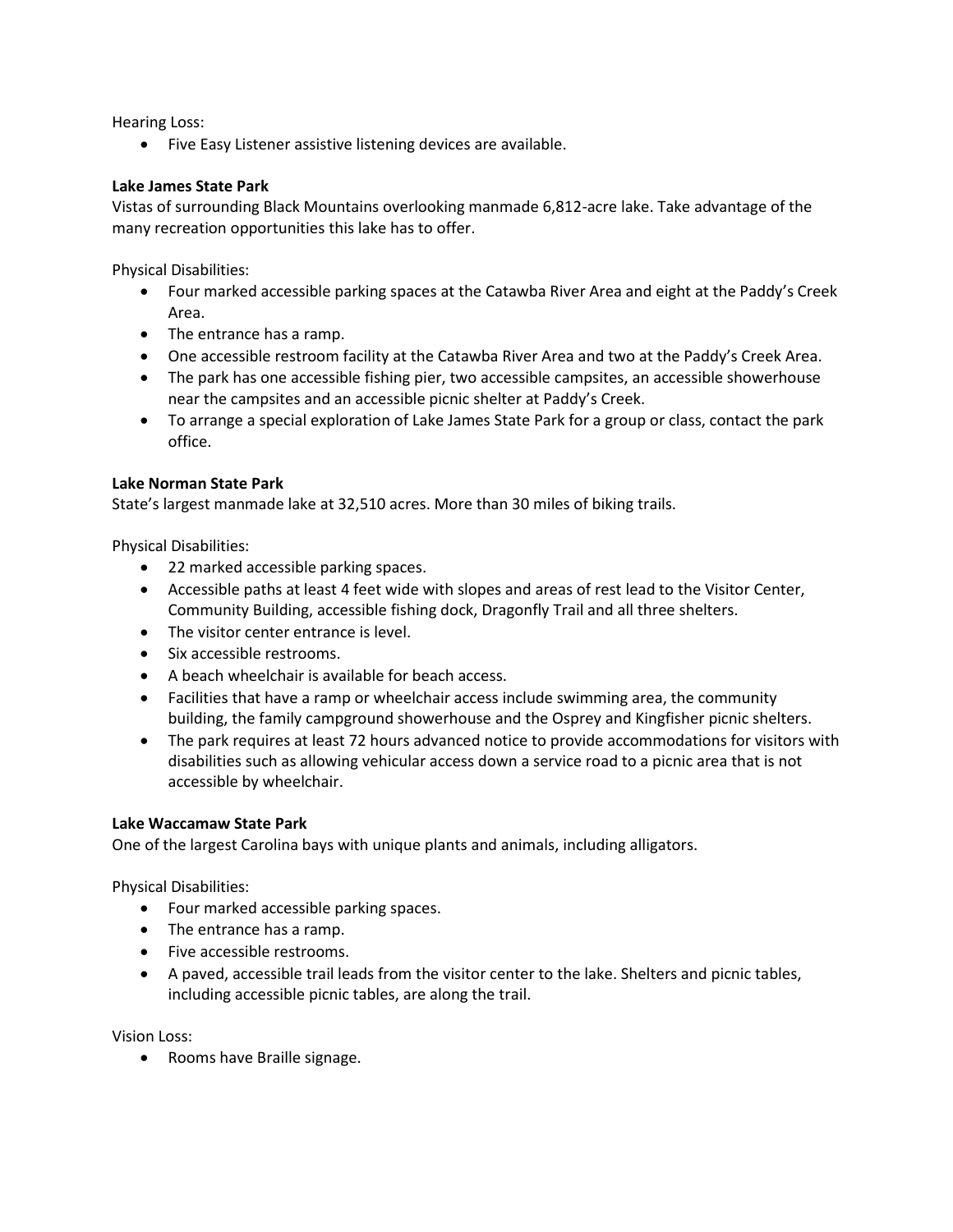## **Lumber River State Park**

State Nature & Scenic and National Wild & Scenic 115 miles blackwater river. Enjoy Griffin's Whirl, a unique reverse flow area.

Physical Disabilities:

- Four marked accessible parking spaces.
- The entrance has a ramp.
- Three accessible restrooms.
- Of the 23 primitive campsites, Site #1 at Princess Anne and Site #3 at Chalk Banks are designated as accessible. All campsites at Chalk Banks are accessible with slight difficulty.
- Picnic shelter is accessible.

## **Mayo River State Park**

A visitor's center, hiking trails, picnic tables and a picnic shelter are situated near two fishing ponds. Call the park office for updates on new facilities.

Physical Disabilities:

- Four marked accessible parking spaces.
- The park office has a ramp.
- Three accessible restrooms.
- The visitor center and all outdoor structures are wheelchair-accessible.

## **Medoc Mountain State Park**

Exposed rock outcrops, bluffs, steep topography, rocks, minerals unusual to piedmont.

Physical Disabilities:

- Eight marked accessible parking spaces.
- The entrance has a ramp.
- Four accessible restrooms.
- One electric campsite, one non-electric campsite and primitive campsite #1 are wheelchairaccessible.
- The picnic shelter is wheelchair-accessible.
- Not all trails are paved, and they include wooden steps.

## **Merchants Millpond State Park**

Maze of towering bald cypress trees draped in Spanish moss dominates millpond and adjacent swamp. Rent a canoe/kayak to explore the millpond.

- Marked accessible parking spaces.
- The entrance has a ramp.
- Four accessible restrooms.
- The auditorium, classrooms, drive-to campsite 14, the picnic shelter and a one-third mile trail are wheelchair-accessible.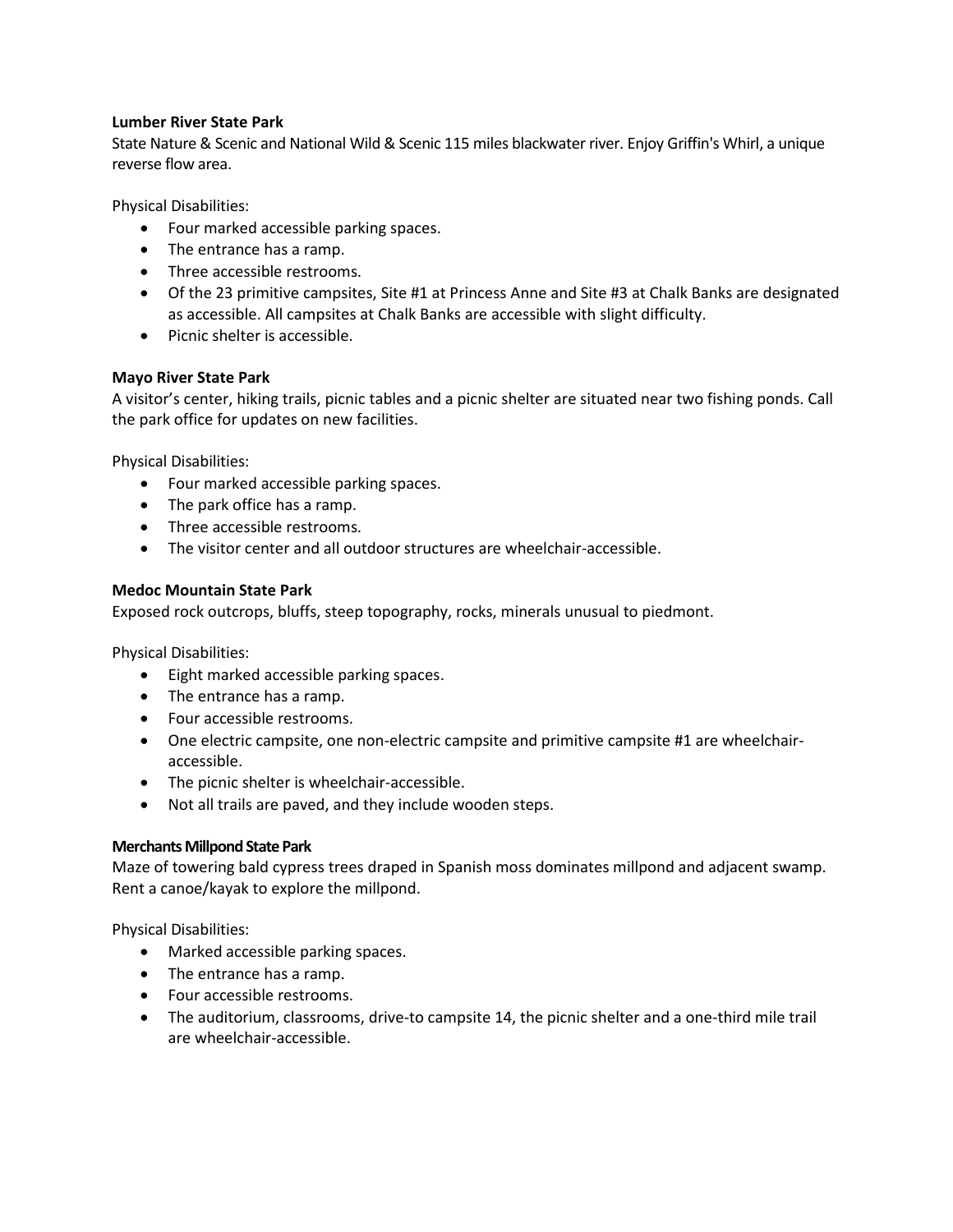## **Morrow Mountain State Park**

Mountains up to 936 feet, peaceful lake. These pinnacles are the remains of one of the oldest mountain ranges in the eastern United States.

Physical Disabilities:

- Numerous accessible parking spaces.
- Some buildings have a ramp, and some buildings have level entrances.
- Numerous restrooms that are mostly accessible.
- The park has an accessible picnic shelter in the lower picnic area, an accessible fishing pier, six accessible campsites in the C loop, one accessible group campsite (Campsite 4) and one accessible vacation cabin.

## **Mount Jefferson State Natural Area**

Panoramic views from scenic Blue Ridge mountaintop at 4,683-foot elevation. National Natural Landmark.

Physical Disabilities:

- Three marked accessible parking spaces.
- Entrance to the park office is level.
- One accessible restroom in the park office.
- Not all trails are accessible.
- The picnic shelter is accessible, but the nearby restrooms are not.

#### **Mount Mitchell State Park**

Highest peak east of the Mississippi at 6,684 feet, views up to 100 miles, North Carolina's first state park. Part of the Mountains-to-Sea State Trail.

Physical Disabilities:

- 12 marked accessible parking spaces.
- Paved 280-yard Summit Tower Trail is ADA-accessible.
- The entrance to the park office, restaurant, and gift shop/museum all have a sidewalk to a ramp.
- Three accessible public restroom facilities located at the park office, the summit area and the restaurant.
- A four-passenger All-Terrain Vehicle (ATV) is available upon request to transport people with mobility disabilities to the Observation Deck. This service is not available during inclement weather.
- A boardwalk ramp and paved accessible path lead to a picnic area near the summit to provide an opportunity for all visitors to experience Mount Mitchell's vistas from the picnic shelter.

Vision Loss:

• The exhibit hall has tactile objects and signs with good contrast.

#### **New River State Park**

Nationally designated Wild and Scenic and American Heritage River. It offers canoeing and hiking past scenic rock outcrops, farmlands and woodlands.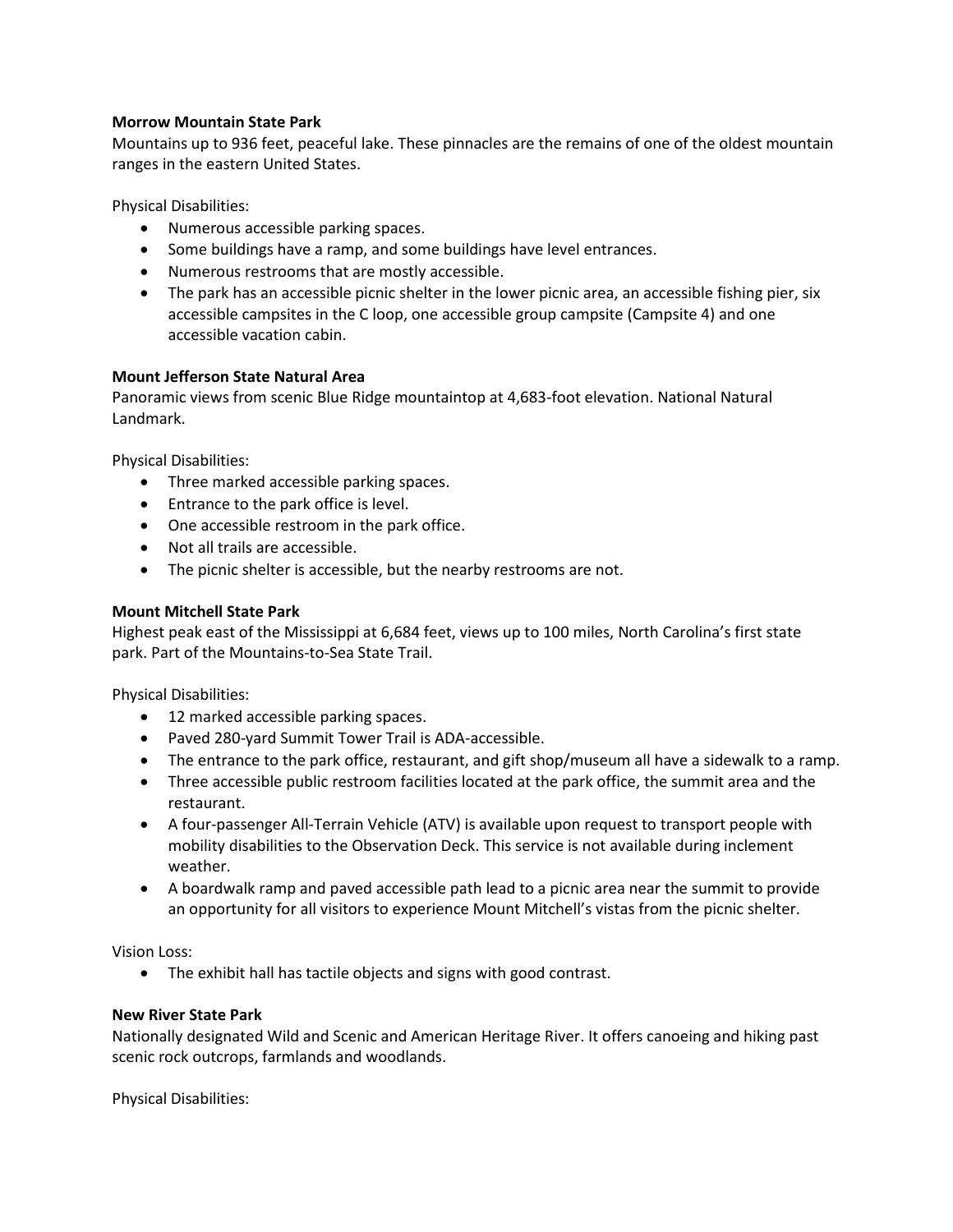- Four marked accessible parking spaces.
- The visitor center entrance has a ramp.
- Three accessible restrooms.
- All learning displays in the visitor center are wheelchair- accessible, and the deck area has a bench for resting.
- Two drive-to campsites with electric, water and sewer hook-ups are completely accessible with a paved path to the restrooms.
- Eighteen drive-to campsites are wheelchair-accessible; eight have electric, water and sewer hook-ups, and the remaining 10 have electric hook-ups only.
- The picnic shelters and Community Building are wheelchair-accessible.

## **Occoneechee Mountain State Natural Area**

Over three miles of trail circle around the highest point in Orange County, providing beautiful views of the mountain and the Eno River.

Physical Disabilities:

- No marked accessible parking spaces.
- Entrance is level.
- There are no buildings at this facility.

#### **Pettigrew State Park**

Second-largest natural lake in state, old-growth trees, American Indian artifacts including second-oldest dugout canoe in U.S., plantation historic site and grave of Confederate general.

Physical Disabilities:

- Marked accessible parking spaces.
- Entrance has a ramp.
- Some family and drive-to campsites are accessible, but the washhouse is not.
- The primitive group campsite and two picnic shelters are accessible.
- Boardwalks are accessible.
- The ADA-compliant, quarter-mile Lakeshore Trail boardwalk has wooden guards on both sides; multi-use platforms for fishing, swimming or accessing kayaks/canoes from; and two swim ladders to access the water.

#### **Pilot Mountain State Park**

National Natural Landmark offering scenic vistas of Blue Ridge mountains. Canoe the Yadkin River as it flows for two miles through the park.

- Eight marked accessible parking spaces.
- The visitor center has a ramp.
- Restrooms do not meet full ADA standards for turning a wheelchair.
- The drive to the summit has one accessible overlook, and the summit picnic area has an accessible path.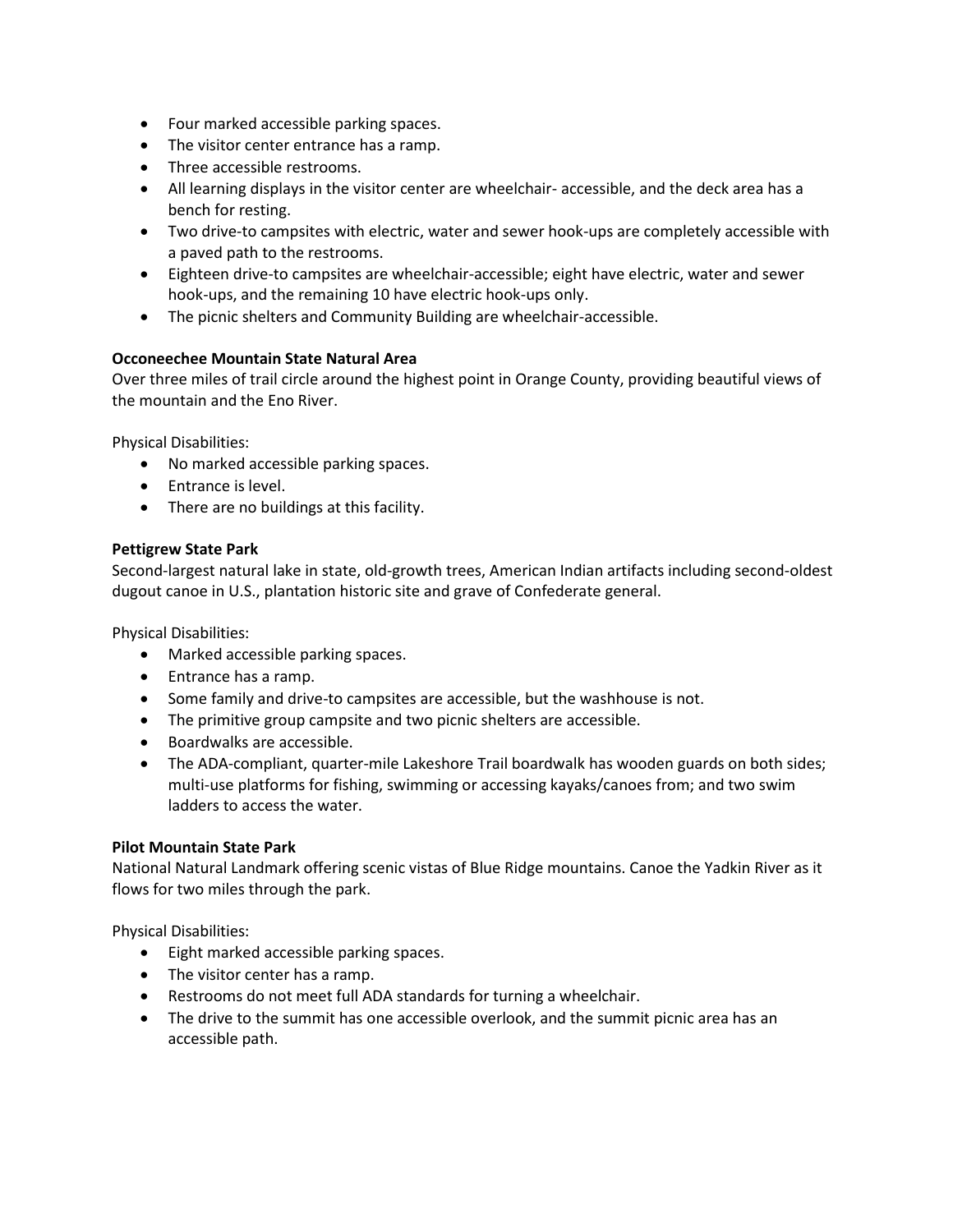## **Raven Rock State Park**

Landmark bluff that stretches 150-foot-high and more than a mile along the Cape Fear River.

Physical Disabilities:

- Seven marked accessible parking spaces.
- The entrance has a ramp/flat surface.
- Two accessible restrooms in the visitor center and two in the picnic area.
- The park has some wheelchair-accessible paths, but some nature trails are not wheelchairaccessible.

## **Singletary Lake State Park**

Carolina bay environment, scenic lake vistas, undeveloped shoreline.

Physical Disabilities:

- One marked accessible parking space at the park office, one at Camp Loblolly and four at Camp Ipecac.
- The entrance has a ramp.
- Five accessible restrooms.

## **South Mountains State Park**

Mountain peaks to 3,000 feet, 80-foot waterfall. Parts of the park were constructed by the Civilian Conservation Corps (CCC).

Physical Disabilities:

- Six marked accessible parking spaces.
- The entrance to the visitor center is level.
- Ten accessible restrooms.
- One primitive campsite is wheelchair-accessible and can be reserved in advance.
- Two equestrian campsites and the picnic shelter at the Jacob Fork parking area are wheelchairaccessible.

## **Stone Mountain State Park**

Rock dome rising 600 feet above the valley floor, waterfalls, mid-19th century homestead, Blue Ridge mountain views. Part of the Mountains-to-Sea State Trail.

- 16 marked accessible parking spaces.
- All buildings are wheelchair-accessible.
- Seven accessible restrooms.
- The Family Campground has two accessible campsites with full hookups and 16 accessible campsites with no hookups.
- All three picnic shelters are accessible.
- Not all trails are accessible.
- The park has two wheelchair-accessible fishing piers.